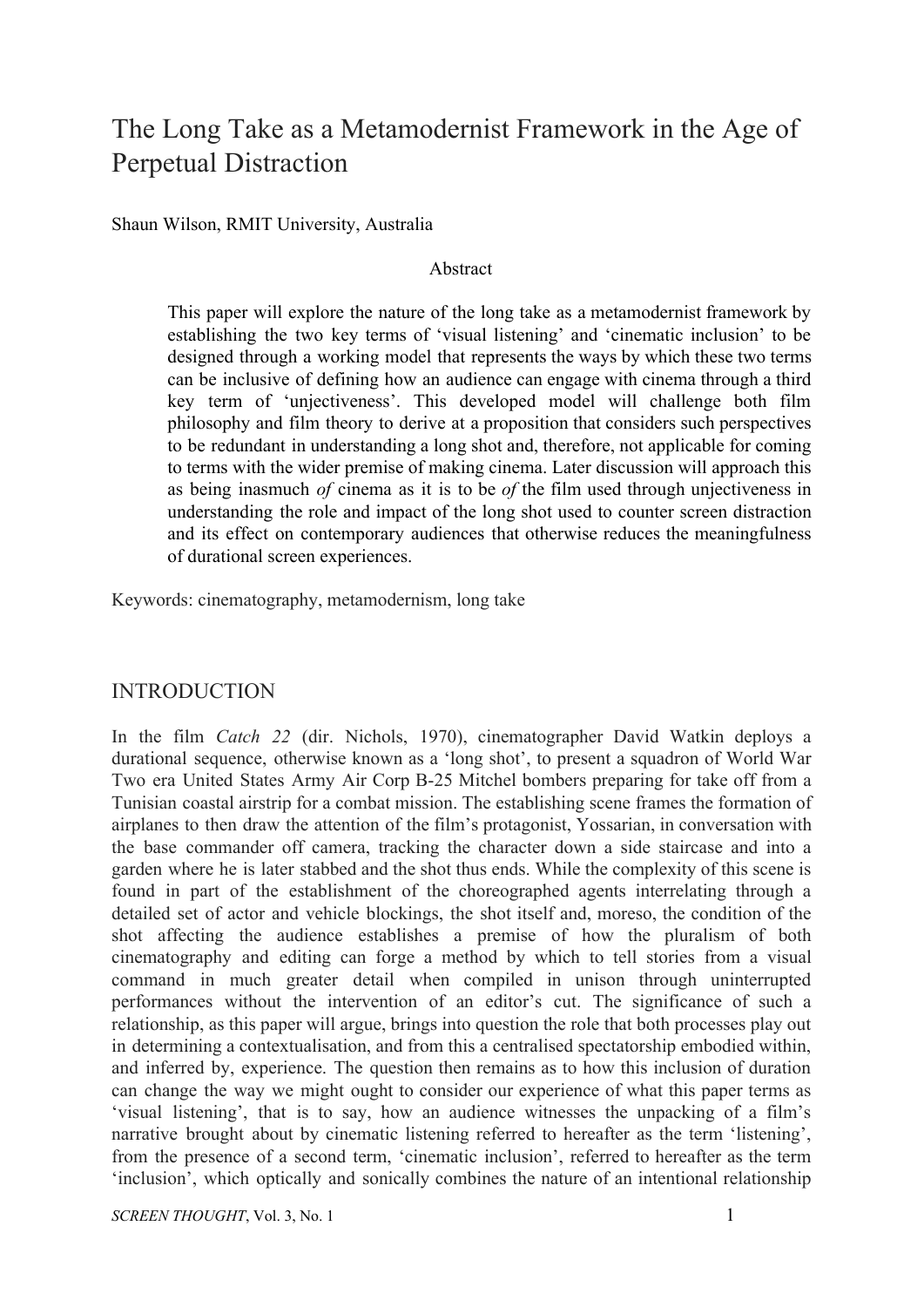between the edited frame and the lens through uninterrupted performance. Consequently, this paper will consider that the purpose of the long shot can be understood in relation to the conditions of both listening and inclusion by establishing a conceptual working model to then enact a method to attest that contemporary cinema has, in recent times, become reliant on the rapid interruption of performances and, as the propensity of a capitalist-driven industrial influence, consumed by a tendency of inter-connected, fast cut montages to what Jarmusch claims to originate as 'MTV was just starting… with its barrage of images. [...] It seemed like film-making was starting to imitate advertising.' (Jarmusch) While there are instances in recent contributions discussed hereafter that playout the long shot as a vital part of a filmmaker's cinematic language, argued from understanding that narrative as an affordance of such communication is not to be visually contaminated by restricting a performative agency from the editor's cut, the demise of longer cuts in film have arguably created an issue for contemporary audiences to come to terms with performances as an agency-based motif and, moreover, the ways in which an audience can articulate stories on screen in the age of perpetual distraction.

This term, of course, is defined as inclusive of the infinite distractions by which digital communication disengages its audiences from the moment as bringing into question the same kinds of distractions that fast-paced effects and editing has on an audience's ability to concentrate or, in cinematic terms, prompt oneself to be immersed in a moment through the moving subject without the additions of distractive experiences which, ultimately, impact on an audience's experience of cinema. Yet, as this paper will propose, therein accentuates a linkage between the more distractions an audience may have on their viewership then the more that the drive and demand for quicker edits in film will rise as a new 'cinematic normal' through expectations to match the exterior distractedness that digital medias bring within our immediate interruptive expectations of the addiction to multitasking habits through a divisional crossing of the boundaries between activities and the need to completely disregard singular viewing experiences altogether. Dunn and Konrath defined in their study 'Dealing with Digital Distraction' that 'our digital lives may be making us more distracted, distanced and drained…' (Dunn, Konrath, 2018) just as Giffrey claims that 'we are not actually multitasking; rather we are switching rapidly between activities' (Giffrey, 2018). From this perspective and others to be discussed, visual listening and cinematic inclusion are developed as a way to counter this mentioned intrusion on what is arguably a *disorder* of screen concentration to sustain an alternative model as a means to come to terms with the effects that distraction has on our screen viewership yet at a deeper level, contribute to a way of practice for making cinema that provides meaningful ways to counter the fast-paced cinema experience for contemporary audiences at an experiential and media consumption level.

# VISUAL LISTENING

There has been much in the way of critical analysis over recent years about the work of film philosophers and, most notably, the works of, in particular, Deleuze, for example, who have considered how an audience and a film can, and do, forge a relationship between themselves and a cinematic spectatorship affected by the form of cinema. Yet, if this paper can draw any conclusions by such conversations, it is primarily a view, albeit, and arguably, being somewhat subversive in nature to the field, that such a wide contextual analysis of existing written material brings little in the understanding of new approaches towards *making* new cinema as a counter to screen distraction, represented in the modeling additives as [SD],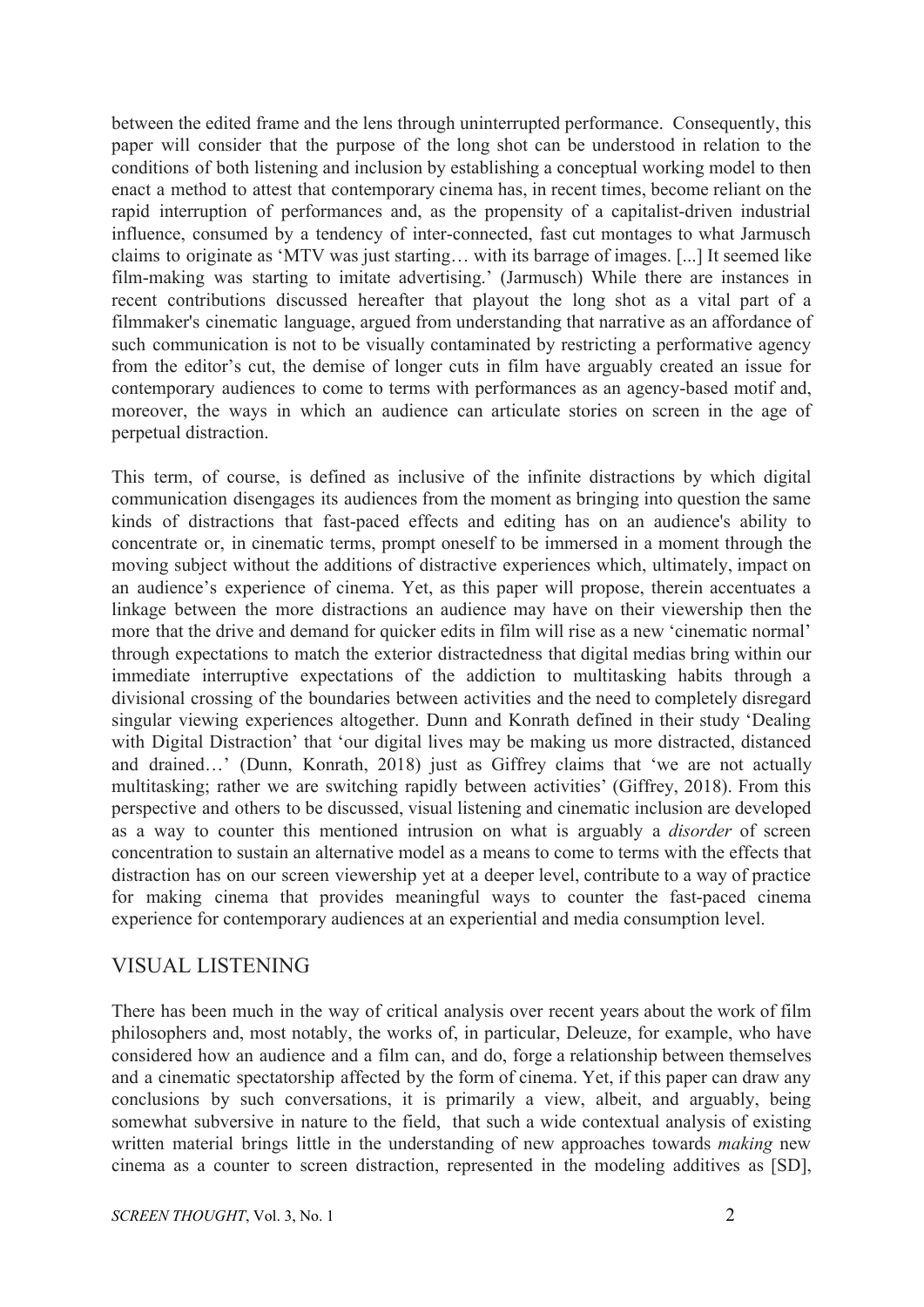beyond reinterpreted consideration as opposed to - and, notwithstanding, before we extend such a conversation even further, this point is not necessarily relevant to *understanding* new cinema or to say at a greater level of interrogation, being *with* cinema or, even at its most complex condition, being *of* cinema - which draws on the parallels of attempting to understand what such philosophers or theorists were trying to say *about* cinema, at its more centralised approach what new meanings can we fashion from the works of those who have already forged new critical knowledge in their own right? While there is an argument to be said that the critical analysis of cinema is dependent on the revisiting of the works of others, this paper proposes something more radical. Instead of viewing the past as a measurement of re-intervention for the present, is there another approach to be undertaken so as to consider cinema in the age of screen distraction in a way that affords an opportunity to think about cinema itself as being detached from twentieth and twenty-first century film discourse and, more obtusely, abandon such literature altogether? The question then remains for cinema, what then?

This, though, is not to say that existing analysis has no worth for such a treatise where, in fact, and, moreover, it would be a mistake to consider such a notion. One of the most vital ways of thinking about cinema, for example, is to posit an opposition to critical film thought and, in a wider abject, without this body of existing work, to challenge the argument of inclusion would simply not function at all because there is nothing to hold oscillation with if it is to be defined as an otherness *of* a metamodernist point of view. From this perspective, I would lament that in order to contribute to the 'what then?' inquiry, such a question can only be properly ascertained if it is, in doing so, framed as a metamodernist question obviously in stark contrast to, say, a postmodern question, as located in the large amount of late twentieth and early twenty-first century cinema studies no more prevalent than, for example, pitting Baudrillard's approach, even moreso than Deleuze, against the same kind of ask which arguably could not sustain the identical structural interrogation as a metamodernist construct simply because of the restraints of a singular relativist's abjectness in the presence of the absolute insofar as the allowances that a metamodernist approach permits simply because of the disruptive nature of it's meta-immersiveness state. One might argue that it stands to reason that Baudrillard would, indeed, unpack the question of 'what then?' with an immediacy of relativist logic inasmuch contextual structuralism as any other postmodern film philosopher or theorist's understanding of the same problem would convey of that time from the confines of a postmodernist relativism - but in avail of the absence of a mechanism to contain oscillation, such relativist assertions would simply cease to function if it's own independence was granted through a dependency of dualism in the ways that a metamodernist symbiance enhabbited a relativism that co-inhabits an absolute whilst remaining independent in its function to reflect such harmony *of* its structural dualism instead of an approach to consider *a* structural dualism.

So, in this sense, to abandon film theory in order to understand the *making* of cinema as a construct of metamodernism pitted against screen distraction, there are two approaches to consider in that, as represented in Figure 1, we must first either eradicate such theories and ideas altogether while at the same time be inclusive *of* them which, in itself, is self defeatist whereby as to remove such ideas completely only reinforces the need to reinstate them again in order for them not to exist and so forth or, as represented in Figure 2, establish *listening*, represented by [L], through the making cinema as a catalyst for its oscillation, represented by [~], to reveal *inclusion,* represented by [i] which disbandons pre-existing screen thought yet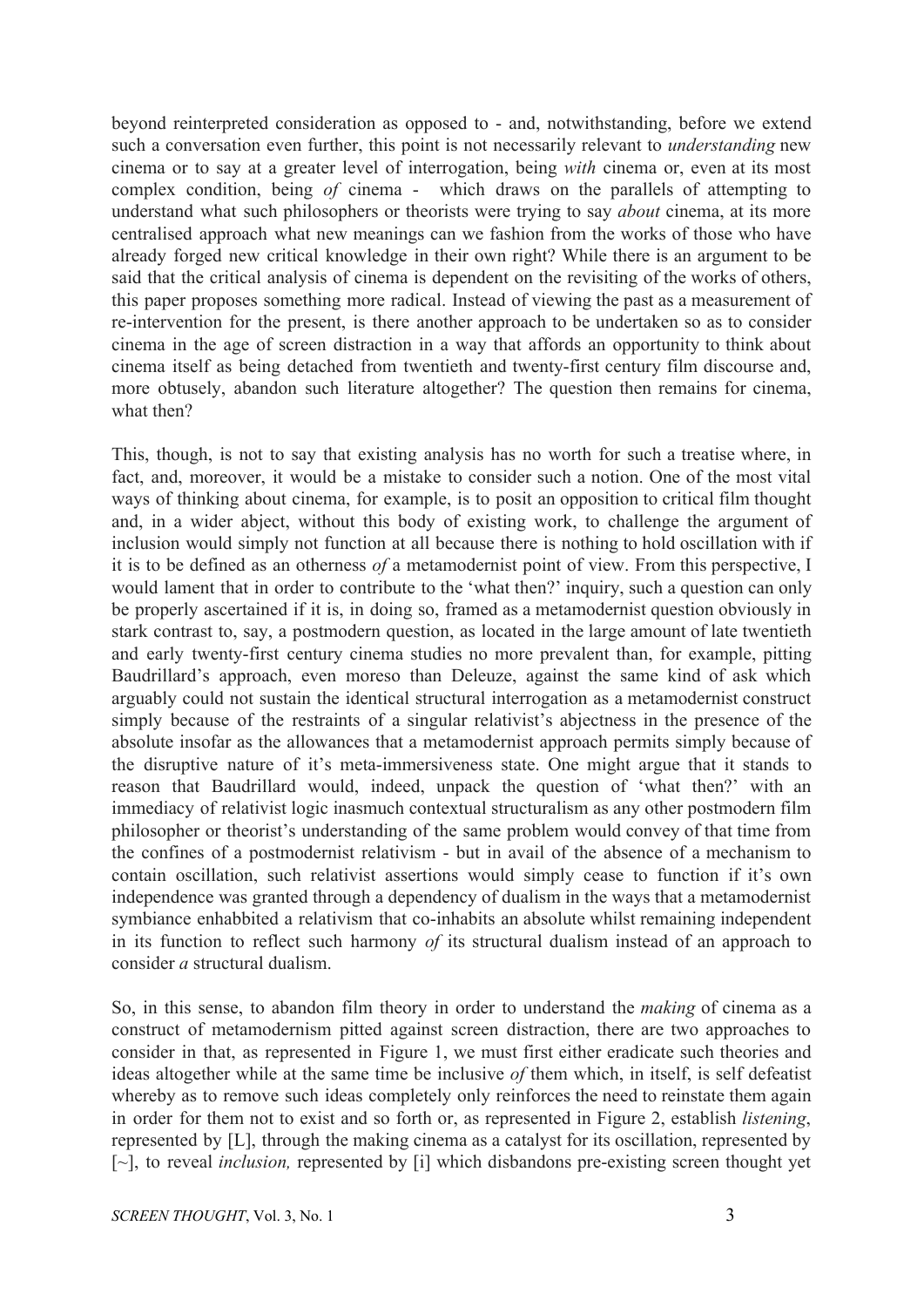remains faithful to identify itself as metamodernist without the need to disrupt [L] through its duality, represented by [D] and, subsequently, its presence.

| <b>Primary Additives</b>  | Secondary additives         |
|---------------------------|-----------------------------|
| $M =$ metamodernism       | $ft = film theory$          |
| $mk =$ making             | $L =$ listening [visual]    |
| $C = \text{cinema}$       | $I = [cinematic]$ inclusion |
| $\sim$ = oscillation      | $D =$ duality               |
| $SD$ = screen distraction | $Un = unjective$            |
| $A = action$              | $Ex =$ experience           |

D [- film theory]  $\sim$  [+film theory] x [experience + Metamodernism] = *making* cinema

Figure 1: Representing the oscillation of removing and also instating film theory

D [listening] ~ [inclusion] x [experience + Metamodernism] + A - SD = *making* cinema

Figure 2: Representing the oscillation of visual listening and cinematic inclusion against screen distraction

With this in mind, I will consider the later to be an informate of listening to then design a working model from that which can illustrate listening as a means to induce inclusion - not so much as an after product of listening but more considered as a reactive *of* listening - as the resultant after effect where, in a twentieth century approach, the same injunction might be enabled by what film philosophy would infer to as 'affect' thus now abandoned for something else. This is not to say, however, that affect is rebranded by the presence of inclusion but is, rather, an entirely new condition of *making* cinema in context to countering a presence of SD in the same model. A simplification of this approach would see D (-ft  $\sim$  +ft) x M = *mk*C replace Figure 2 as the introduction of designing a model to understand making cinema. However, this, of course, being merely a container would need to have contextualisation added if the approach was to make a contribution to *mk*. In this regard, I will consider the *Catch 22* long shot scene as one such example to unpack further in discussion

If we were, say, to position making cinema as a primary result of the component  $D(L) \times M$ , an interesting way to think about the takeoff scene occurs when considering the relationship of listening being derived as a condition as opposed to a cinematic process, in this case represented through D, which affords the equation to completely change the experience for making cinema to then make the scene stronger in its ability to convey a cinematic presence represented in Figure 3 and Figure 4, allowed due to the longer takes thus reducing SD from an absence of film cutting.

 $D [L] \sim [I] x [Ex + M] - SD = mkC$ 

Figure 3: Representation of a standard listening equation

*SCREEN THOUGHT*, Vol. 3, No. 1 4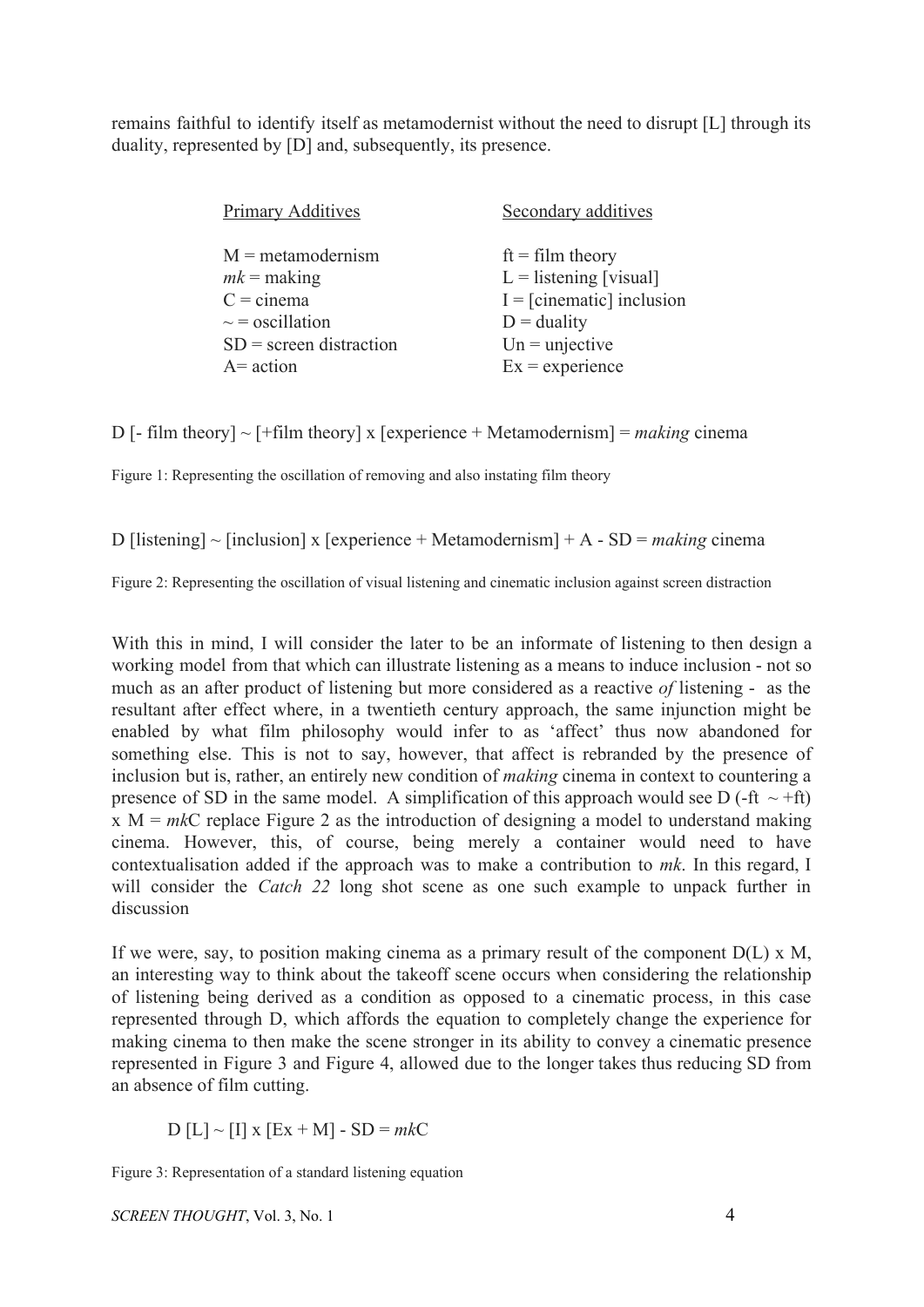#### D  $[L \times Ex] \sim [I \times Ex] (+Un) \times M - SD = mkC$

Figure 4: Representation of a contextualised equation: the take off scene in the film Catch 22

The point here is that by placing a contextualisation of listening and inclusion in the presence of metamodernism, the modelling of such allows the scene to be understood in a broader contextual analysis when taking into account the premise of oscillation and its implications for both listening and inclusion to allow a richer experience of metamodernism as noted in Figure 4 to that of Figure 3 by a new term relative to metamodernism thus being *unjective,* represented by the value *Un*. The place for this term is used as a new representation which, in essence, is created as an observational experience brought about by metamodernism's ability to immerse listening and inclusion without the need to infer duality to simply a mono-experiential condition for the audience as, in this regards, unjective consolidates a reversal of both the states of subjective and objective - that is to say, if a experience through film lends itself as to what we have known through twentieth century film theory as to be 'subjective' or 'objective' in a film, we are, in effect, grafting a state of juncture on the influence between the cinematic image and the audience which, arguably, brings about an issue that once such an instance occurs, the state of the film and it's experience is grounded in either one or the other which, then, holds impact on the way we might ought to come to terms with a film's agency; however, if we consider the implications of an unjective or more broadly speaking, the removal of the presence of both a subjective or objective instance gives rise to protecting such a relationship is not grafted into a singularity that would, if doing so, make it impossible for M to exist at all if, for this occurrence, only, say, one perspective was created and thus disabling M without the function of metamodernism to regulate any oscillative values which M depends on to exist in the first place as afforded by a metamodernist trope.

Notwithstanding, one might further argue that unjectiveness in both consideration of the influence of a metamodernist's structural logic as found in Figure 4 prescribes a fundamental state for film to govern without the need to be quantified as an absolute singularity, as found in the moving image once it it is qualified to be *of* subjectiveness or *of* objectiveness. Such a contest, once removed, gives space for a film to develop, as does *Catch 22*, from an absence of singularity, transcended through cinematography and editing to co-join both mediums in ways not necessarily understood until recent articulations of, first, a post-postmodernist deliberation understood as post-postmodernism occurring as a catalyst to think about the following neomodernism, and second, a metamodernism perspective. This, of course, arguably, makes *Catch 22* an early example of a metamodernist film, drawn from its use of dark irony previously understood only as being *of* irony, not revealing itself until recent times as, from a twenty-first century perspective, deconstructing the premise *of* unjectiveness.

One of the more critical observations in using this method is to note the absence of time, often used in film theory as a primary base and especially from a Deleuzian perspective, for understanding and also contextualising cinema. Yet if we consider making cinema to be absent of time then the entire mechanical and durational way in which we have come to understand cinema, both of the past and in the present, then demands a completely new way to approach making cinema as the counter to screen distraction. In this context, a solution would be to articulate cinema as being *of* film and making cinema to be the oscillation of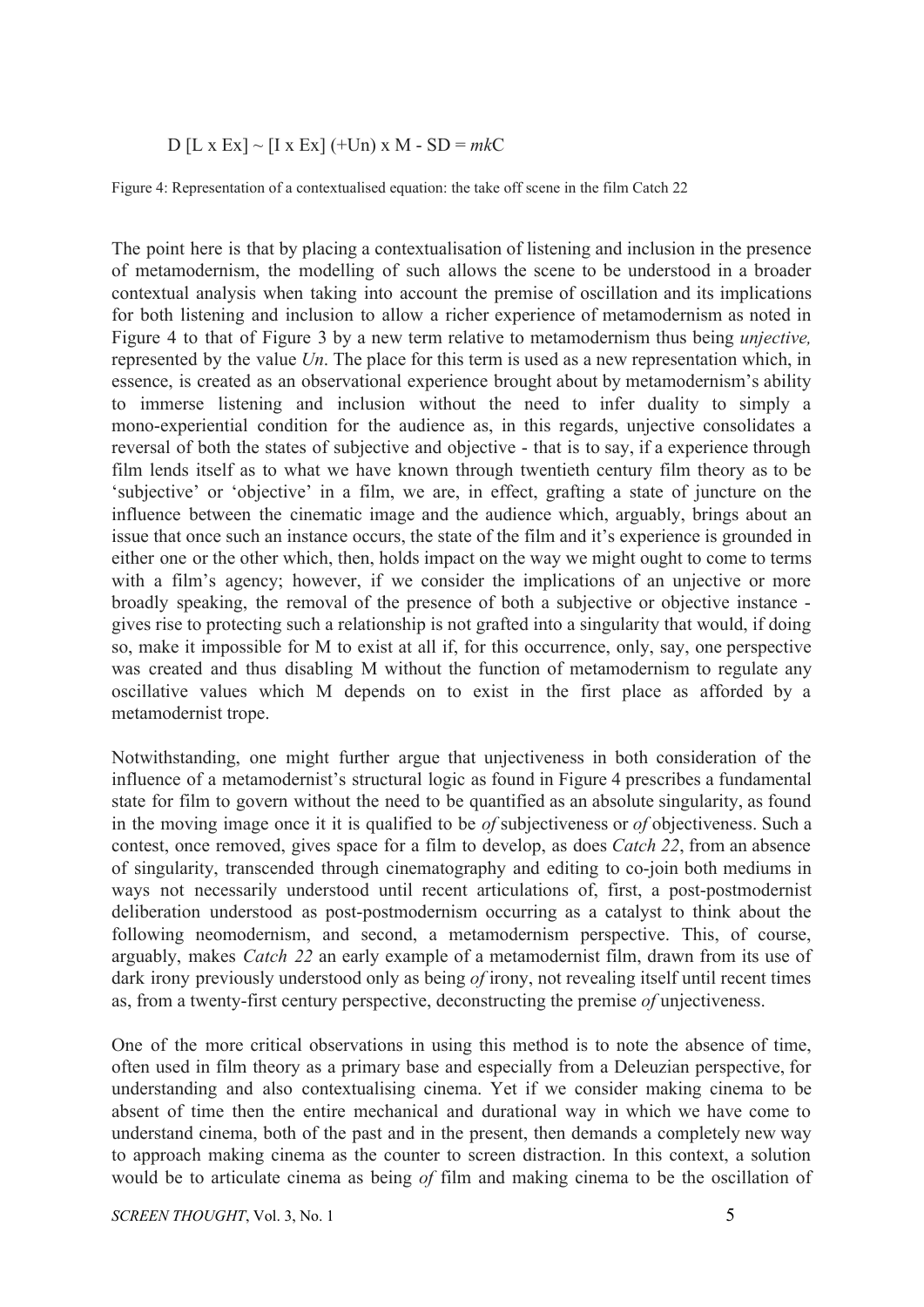such through the governing premise of listening. Resultantly, listening becomes absent of time as there is simply no need or function for time to exist in the first place if cinema is *of* film inasmuch as film is *of* cinema argued further by saying that to have time inextricably infers a singularity which governs the structural boundaries of the temporality of cinema. Yet, in metamodernism's context of oscillation, time would need to work independently from an *untime,* thus defeating the concept *of* time in film and *not of* time in film in the first place.

To expand on this, if we ignore time in this regards and instead focus on an unjectiveness prescribed in Figure 4, effectively replacing the need for time, then listening begins to unpack its own agency running parallel to being both *of* objectiveness and subjectiveness, and in tandem, being *not of* objectiveness and *not of* subjectiveness in both cases, thus canceling out the role of time to function simply because time cannot exist in the presence of an *untime* nor in the condition of an absence of subjectiveness and objectiveness, as time is only an absolute fixture unrivaled by no other. For time not to exist, it therefore exists by not existing thus redundantly extinguishing itself from any hierarchy *of* cinema to instead being locked into being *in* cinema, a condition unrelated to metamodernism and the premise, as this paper supports, of the boundaries outside, and unrelated to being *of* unjectiveness.

So from what we have discussed thus far, the model of D [L x Ex]  $\sim$  [I x Ex] (+Un) x M -SD= *mk*C gives rise to the role of listening, and this rise then impacts on how we can better understand the takeoff scene. But in order for us to experience the scene itself, the presence of inclusion grafts a secondary model derived by oscillation to then explain how the method of listening can infuse the way we ought to think about the experiences of making cinema which derive from listening. To do this, we next must define inclusion to grasp the fundamentals of an impact on making cinema and after that, contextualise the expanding of a third condition that supports the meaningful result of inclusion's ability to connect with an audience through the performance of the long shot.

# CINEMATIC INCLUSION

Now that we have established the premise of listening, an absence of time, and the importance of unjectiveness, the second component of inclusion is concerned with the impact that listening has on an audience which, for the most part, will play out an immersive perspective derived from indicators attesting the value of immersiveness in a contextual gaze surmounted with the affordances of experience impacted through duration; not measured in time but rather, through the condition of inclusion within the shot itself and the implications as discussed in a moment of immersion as *of* and *is* with 'is' taken from 'is cinema' pitted against *of*, both two distinctive opposites yet indicative of an independant autonomy from each other in order for both to exist under the presence of metamodernism and what this brings forth into the parallel discussion of inclusion. When returning to the *Catch 22* take off scene, if we have already understood that an unjectiveness within the scene transpires the nature of what we witness in the scene, what then is for the way by which we experience the scene being *of* the shot in oscillation as to defining this experience of what *is* the shot?

An example which comes to mind is located in the way that editors have played out visual language on screen from examining and taking into consideration what an audience might feel when experiencing a particular part of a movie. In contemporary cinema, for example, an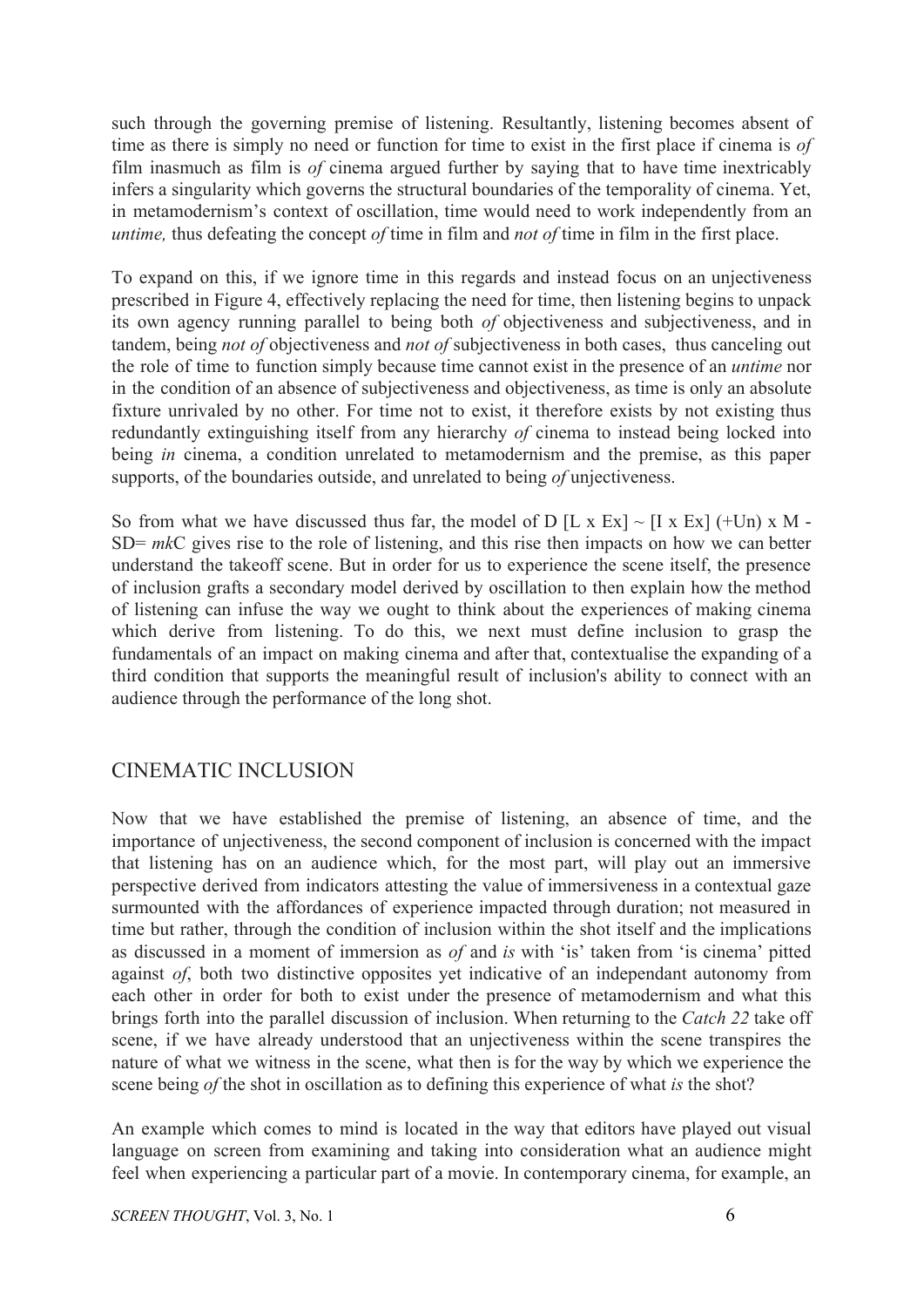audience may take on a spatial sensation of emotional stimulus from a lingering shot - and on this point, *Werckmeister Harmonies* (dir. Tarr, 2000), *Blade Runner 2049* (dir. Villeneuve, 2017) and even *Strange Colours* (dir. Lodkina) are both excellent examples of just how immersive a director can push such manifestations in a film to derive at a point of fixture, surmountable to enabling an audience to connect with a film on a subjective level while at the same time affording to be unsubjective through the resultant immersiveness - to that of a state induced to unjectiveness *of* a film and *of* an audience's film experience. As listening prescribed oscillation as the catalyst for making cinema, then so too does inclusion but for very different reasons as shown in Figure 5. If one was to think about inclusion based on the listening formula, the role and intent of inclusion is to follow on from what was created through the establishment of listening and take these agents to probe how such a condition can then effect the experience of an audience as derived by inclusion to then, at last, move forward to base the new knowledge of what the condition of inclusion can generate from listening, prompting the viewer to consider a method to come to terms with their experience of unjectiveness being *of* cinema inasmuch as cinema itself can be experienced as being *of* film. If, for example, the additives of I and L are swapped in placement held by duality and presided by oscillation then we can start to see how inclusion manifests a different kind of role in the model whereby duality in this context is concerned primarily with inclusion and how oscillation then delegates listening to a second condition where the first has an impact on the second and so forth; that is to say, that duality first impacts on inclusion to then oscillate with listening, giving a different kind of result for an unjectiveness in relation to the take off scene as represented in Figure 6.

$$
D [I] \sim [L] x [Ex + M] - SD + A = mkC
$$

Figure 5: Representation of a standard inclusion equation

D [I x Ex] ~ [L x Ex] (+Un) x M +A - SD = 
$$
mkC
$$

Figure 6: Representation of a contextualised equation: the take off scene in the film Catch 22

Returning to *Werckmeister Harmonies*, Tarr uses exactly that of an inclusion-esque informant where the immersiveness in his work comes across as a meditative collage, perhaps not as intense as the bleakness of the same stylistic shots as found in Tarr's later film *The Turin Horse* (dir. Tarr, 2016), but nonetheless prevalent to engage with his audience with a sense that the oscillatory qualities firmly derived in the duality of the inclusion-driven experience certainly makes for the kind of cinema which comes from his attention to uninterrupted performances posited to boundary a necessitated and lingering agency in the long shots prescribed as making cinema as opposed to the generic relativism afforded by, say, what a postmodern reading, or even an early post-postmodernism reading of the film would be when addressing the same kinds of concern played out through the audience's experience of the same movie.

I draw attention to this point because it comes to mind that Tarrs 'refusal of the imperative of the narrative order in favor of the extensive quality of images' (Benedyk & Ribeiro, 2019) presents itself as an unjective state quite at odds with mainstream cinema's fallacy of

*SCREEN THOUGHT*, Vol. 3, No. 1 7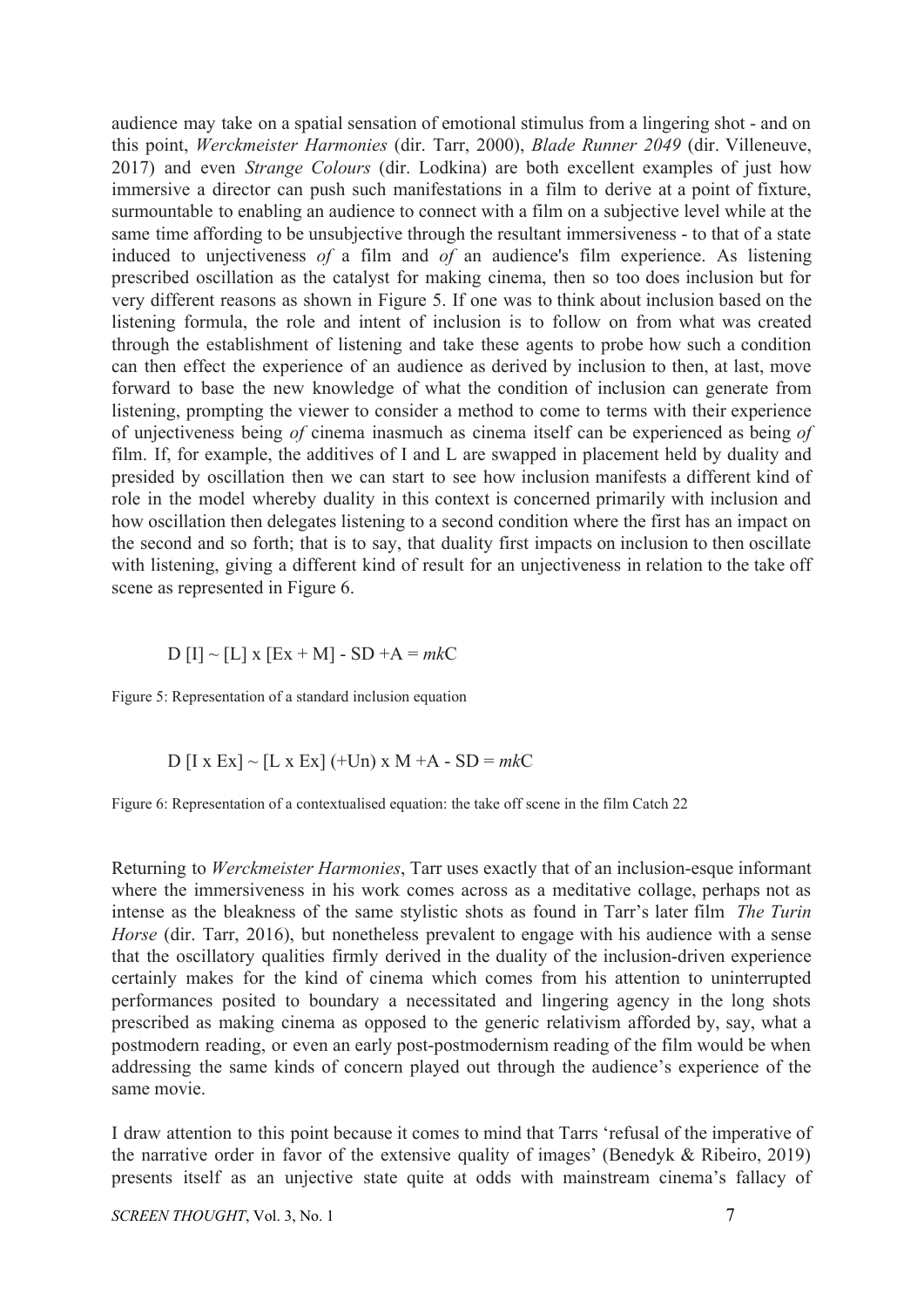entertainment-based doctrines that ultimately fuel the disorder of screen distractions by and from the objectifying of time through dismissively and, moreover, actively seeking to propel such a disorder by presenting too much sensorial information on screen to cause a break in concentration from an over-use of cutting, sound design and visual effects. If the *Werckmeister Harmonies* can give us any indication of the extent of such disruptions then one only has to look at the populous mass consumption of media-based entertainment and the kinds of films that especially digital consumption brings to understand the importance of Tarr's films insofar as the role that inclusion unifies an already un-unified space not necessarily defined by its cinematic form as much as it measures the agency of deliberateness in a slow media brought about by Tarr's images in context from the execution of frequented long shots which prompt an audience to become immersed in the scene and of the moment instead of bouncing from one cut to the next from a constant state of reactive unattentiveness.

One of the key instances on this point is what can inclusion offer for the long shot by way of strategies that can reduce screen distraction? By using the word 'can' in relation to our previous discussion on 'of', this implies an invitation for the audience to experience immersion as indicated in the formula of Figure 6 not necessarily an interpretive assumption of *can* as *is* taken in an empirical sense but moreso, in a metamodernist sense which must uphold in this regard that for *of* to exist in the equation there must also be an *is* working independently as the opposite yet still open to the presence of *is* from an oscillatory requirement to *not* exist in the presence of *of* in order for *is* to exit and then, equally, not exist in the same space. Thus, the presence of inclusion would not be able to exist at all in a reductive sense otherwise the entire proposed structure of both would then be divorced from metamodernism entirely - said in that metamodernism can only exist by its framework and also, not existing, at the same time. So, in this case, inclusion's interpretative basis to use *of* and *is* in tandem, yet not in tandem independently would then simply interpret the two perspectives as post-postmodernist or even, and perhaps more likely to be garned as postmodernist; a sudden death for our expanding model.

Returning to the *Catch 22* scene and with *of* and *is* in mind, the last remaining additive not yet discussed is action represented by [A].This is by far the most visually descriptive of all of the additives used thus far primarily because the action and also inaction of the scene can determine if an audience will hold their attention to a long shot, inviting the entire formula to work as a centralist 'glue' which holds all other mechanical and temporal additives together. A comparative analysis would be to examine a side by side version of the take off shot in three ways as represented in Figure 7 and 8. The first being with and without sound, the second being with and without the airplanes and the third, with and without the characters who linger in the final moments of the shot as the squadron takes off and exits screen right.

In the case of the first comparison of sound and no sound, its obvious effect would be to have action hold an audience's attention simply out of the contrast variants between the sound design of the roaring plane engines and the syncing image of the airplanes making each sound. In the absence of sound, though, the action of the shot would be deferred to only the images themselves which, of course, greatly diminishes the power of action understood that sound itself can still keep action moving throughout a sequence in, arguably, ways that images cannot, or at the very least, not in the same assumption. Leading into the images themselves, if the airplanes were removed from each shot and instead have sound design playing over the top of the amended montage, a different kind of action would thus unfold,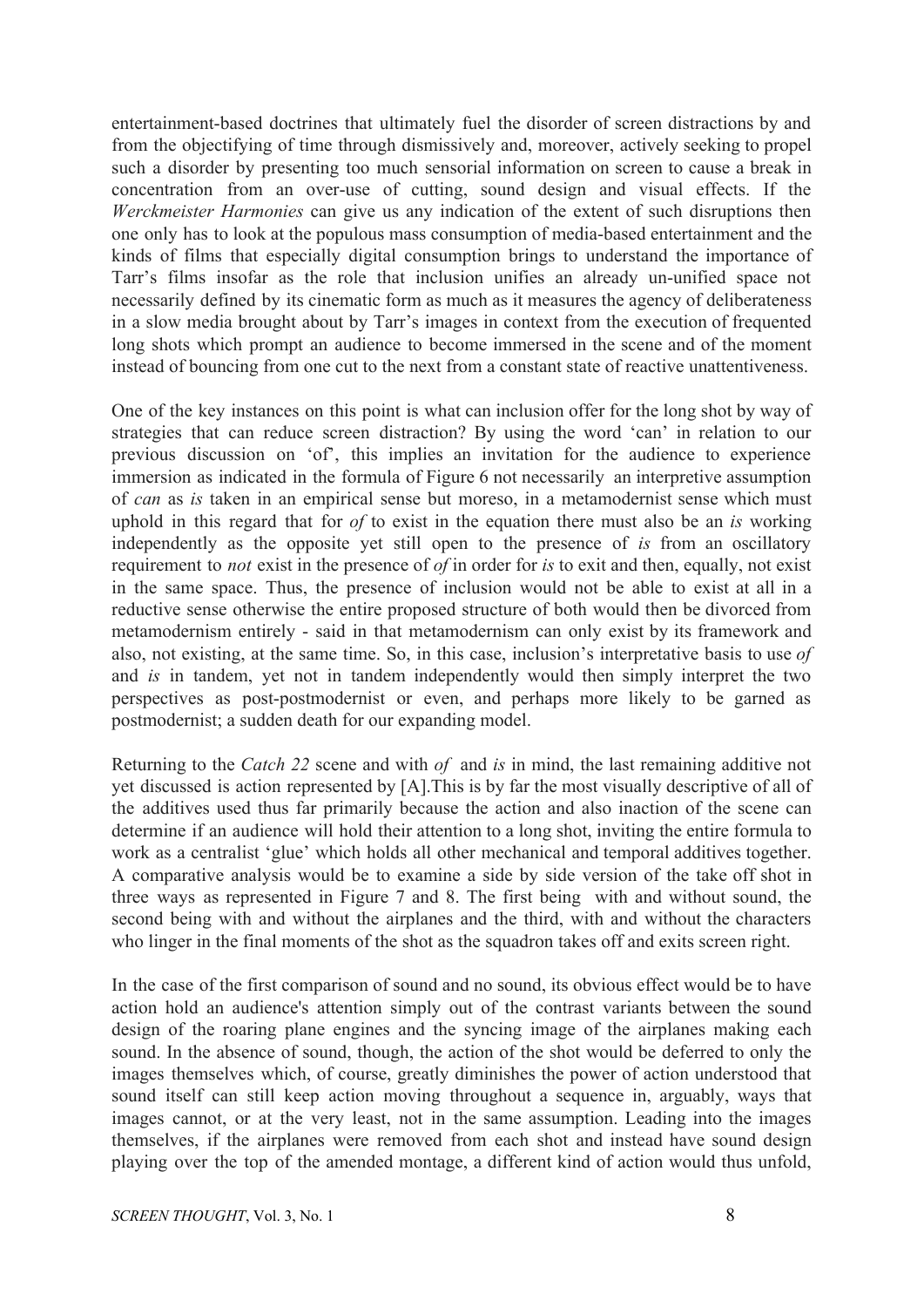creating a versioned screen immersion from its absence of what we know *should* be in the shot, especially if collective screen memories are to play a part in our experience of the witnessing shot but has ultimately been removed from view.



Figure 7: Still from the take off scene in *Catch 22*



Figure 8: Planes and characters removed from the take off scene in *Catch 22*

This absence of airplanes, sound design and characters opens up an interesting space for inclusion. For this scenario of the scene to work, it needs to oscillate between collective memory of the audience 'filling in' the missing components which in turn, creates immersiveness from the perspective of *of* while on the other hand, if an audience was not familiar with the take off scene and, instead, viewed this scene without the context and memory of the original version, then the inclusion aspects of the shot would behave quite differently to its other by the presence of *is* understood as the empirical opposite of the relativistic *of*, thus changing the way that not only the shot can experience a sense of immersiveness within the contextualisation of making cinema but moreover, how such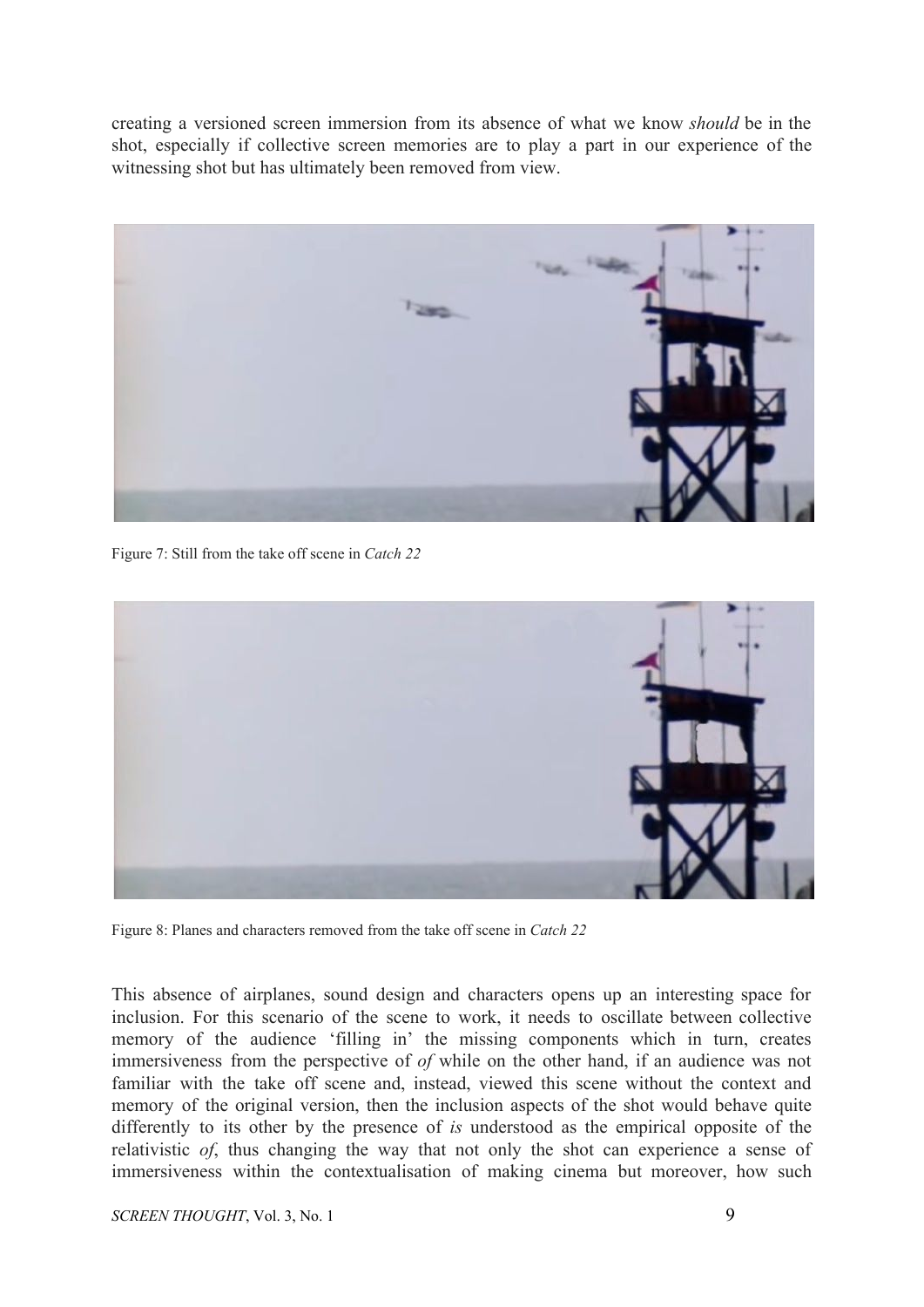contextualisation plays an important part in determining the immersiveness of making cinema as a counter to screen distraction.

From this example, we can see that if an audience's attention is to be held during a long shot, and placed into the sub-context of minimising distraction, what we know as a foundation of modern cinema is that if we hear and see repeated contrast values between sound and image then screen distraction reduces but if this contrast is reduced then screen distraction obviously increases and so forth.



Figure 9: Still from the water well scene of *The Turin Horse*



Figure 10: Character removed from the water well scene of *The Turin Horse*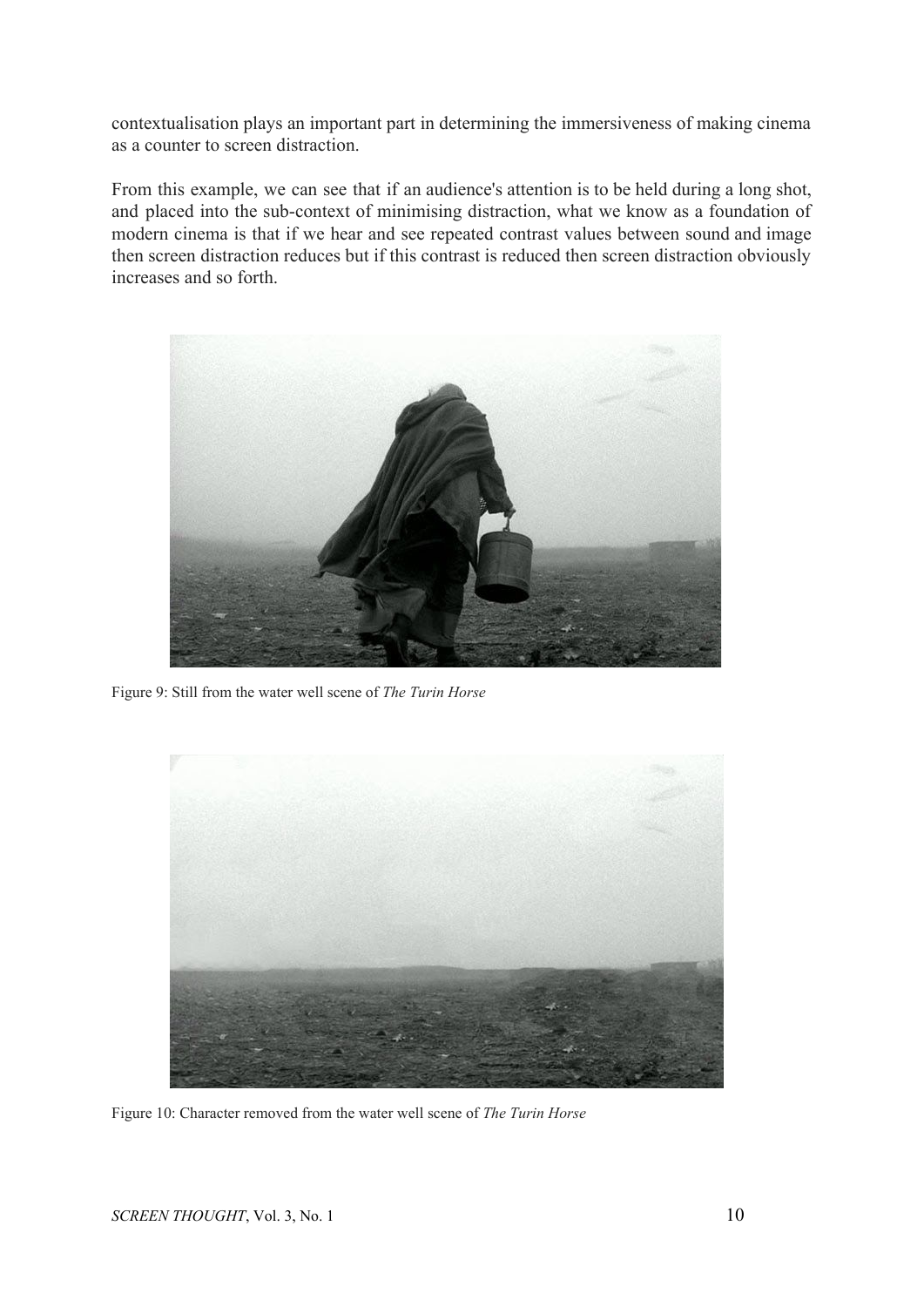The same can be said of Figure 9 depicting a still from the water well scene long shot in *The Turin Horse,* when the character is removed to instead reveal an absence in the landscape, as located in Figure 10, which devoids the scene from deliberate action except to say the movement of the camera tracking forward, the natural weather effects on the landscape, and the accompanying sound design.

### **CONCLUSION**

This paper has demonstrated an alternative theoretical model to understand long shots through a metamodernist perspective as a way to create structural affordances of a more intrinsic approach in thinking about making cinema. While the two key terms of listening and inclusion create their own possibilities in explaining such a premise, the contribution that this method enables to the field offers a dynamic and scalable perspective to both the coming to terms with a long shot in a contemporary context and also as a method to counter screen distraction by and large deposited from collective expectations from modern audiences. In doing so, listening and inclusion offer a new proposal to better understand the role of the long shot in contemporary cinema by excluding the governance of established film philosophy and film theory, namely, the concept of time in cinema, to focus more on the need to maintain an oscillation between subjective, objective and unjective, duality and singularity, action, and meta-immersiveness.

By disrupting access from film philosophy and film theory, this approach offers a new way to consider making cinema as a method of new knowledge to inform embryonic viewpoints by practitioners and audiences at an immersive level. Despite the limitations of screen distraction and the accelerated levels of fast-paced editing cuts as located in twenty-first century contributions, this application of listening and inclusion through cinema introduces a better way to regard long shots as an integral component of contemporary practice and a vantage point for developing new approaches of making cinema in the future.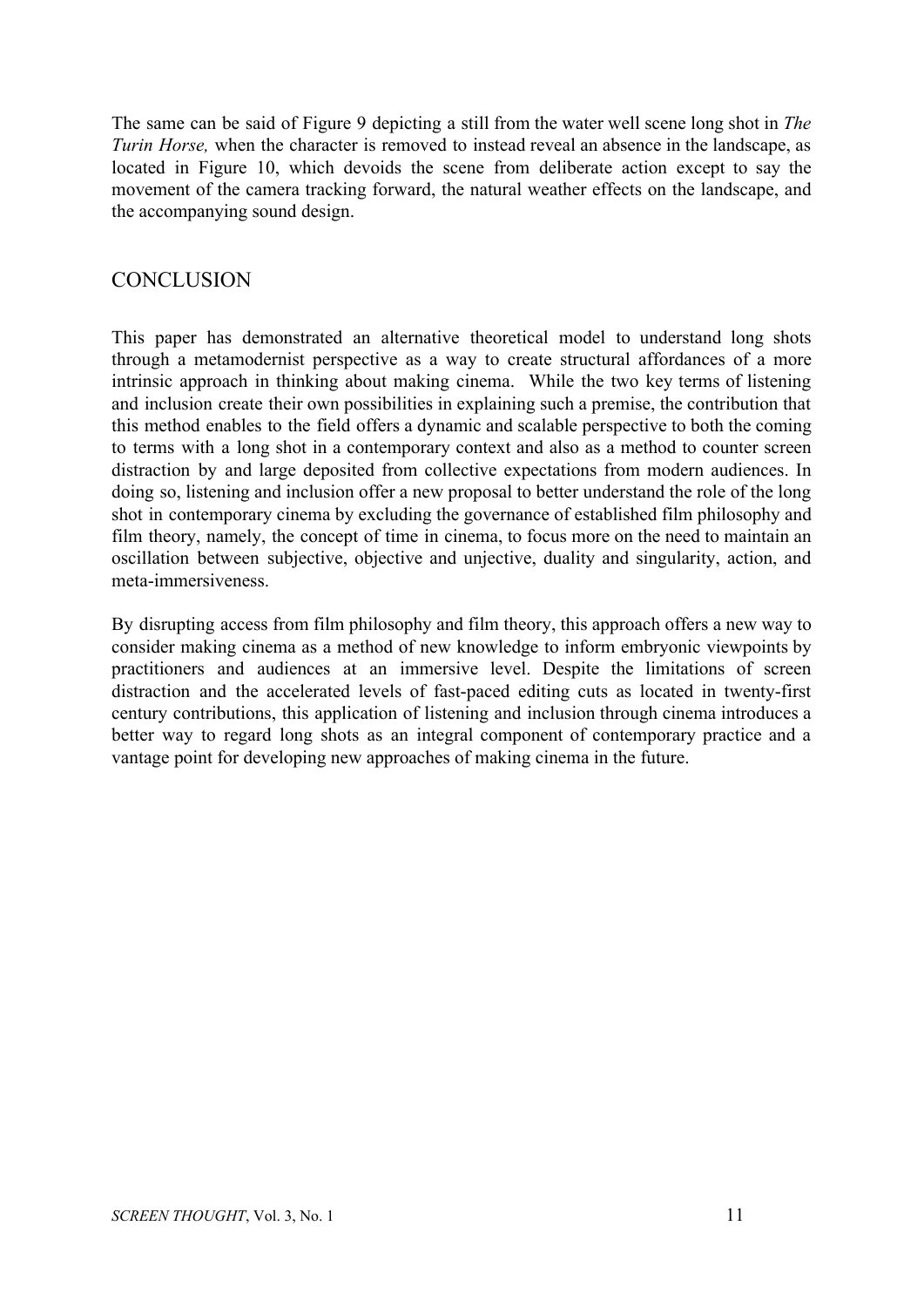### REFERENCES

Benedykt, B. and Ribeiro, C., 2019. *The Demon Of Béla Tarr: Between Cinema, Literature And Education*. [online] Pro-Posições. Available at: <[http://www.scielo.br/scielo.php?pid=S0103-73072019000100535&script=sci\\_arttext&tlng=](http://www.scielo.br/scielo.php?pid=S0103-73072019000100535&script=sci_arttext&tlng=en) [en](http://www.scielo.br/scielo.php?pid=S0103-73072019000100535&script=sci_arttext&tlng=en)> [Accessed 25 November 2019].

Cavel, S (1979) The World Viewed, enlarged edition, Harvard University Press, Cambridge, p. 42.

Dunn, E. and Konrath, S., 2018. *Dealing With Digital Distraction*. [online] Apa.org. Available at: [<https://www.apa.org/news/press/releases/2018/08/digital-distraction>](https://www.apa.org/news/press/releases/2018/08/digital-distraction) [Accessed 2 November 2019].

Giffrey, H. (2018) *The Lost Art Of Concentration: Being Distracted In A Digital World*. [online] Available at: <[https://www.theguardian.com/lifeandstyle/2018/oct/14/the-lost-art-of-concentration-being-d](https://www.theguardian.com/lifeandstyle/2018/oct/14/the-lost-art-of-concentration-being-distracted-in-a-digital-world) [istracted-in-a-digital-world](https://www.theguardian.com/lifeandstyle/2018/oct/14/the-lost-art-of-concentration-being-distracted-in-a-digital-world)> [Accessed 21 November 2019].

Jaffe, I (2014). *Slow Movies: Countering the Cinema of Action,* Wallflower Press, Columbia University Press, London and New York.

Jarmusch, interview with Geoff Andrew in an interview in The Guardian, 15 November 1999

Lodkina, A (dir) 2017, *Strange Colours,* Biennale College, Italy

Mainuli, M.H. (2013), *Catch 22 and the Triumph of the Absurd,* Senior Theses, Trinity College, Hartford.

Nicholls, M (dir) *Catch 22*, Paramount Pictures, USA

Nolan, C (dir) 2017, *Dunkirk* Warner Bros. Pictures, USA

Tarr, B (dir) 2011, *The Turin Horse,* The Cinema Guild, USA

Villeneuve, D (dir) 2017, *Blade Runner 2049*, Sony Pictures, USA

Wilson, S (2017) Modeling Meta-Immersion for Cinematic New Narrative, Screen Thought Journal, Vol.2, No.1, p.9

### IMAGES

Figure 7. Still from *Catch 22* (1970), Paramount Pictures, USA

Figure 8. Modified still from *Catch 22* (1970), Paramount Pictures, USA